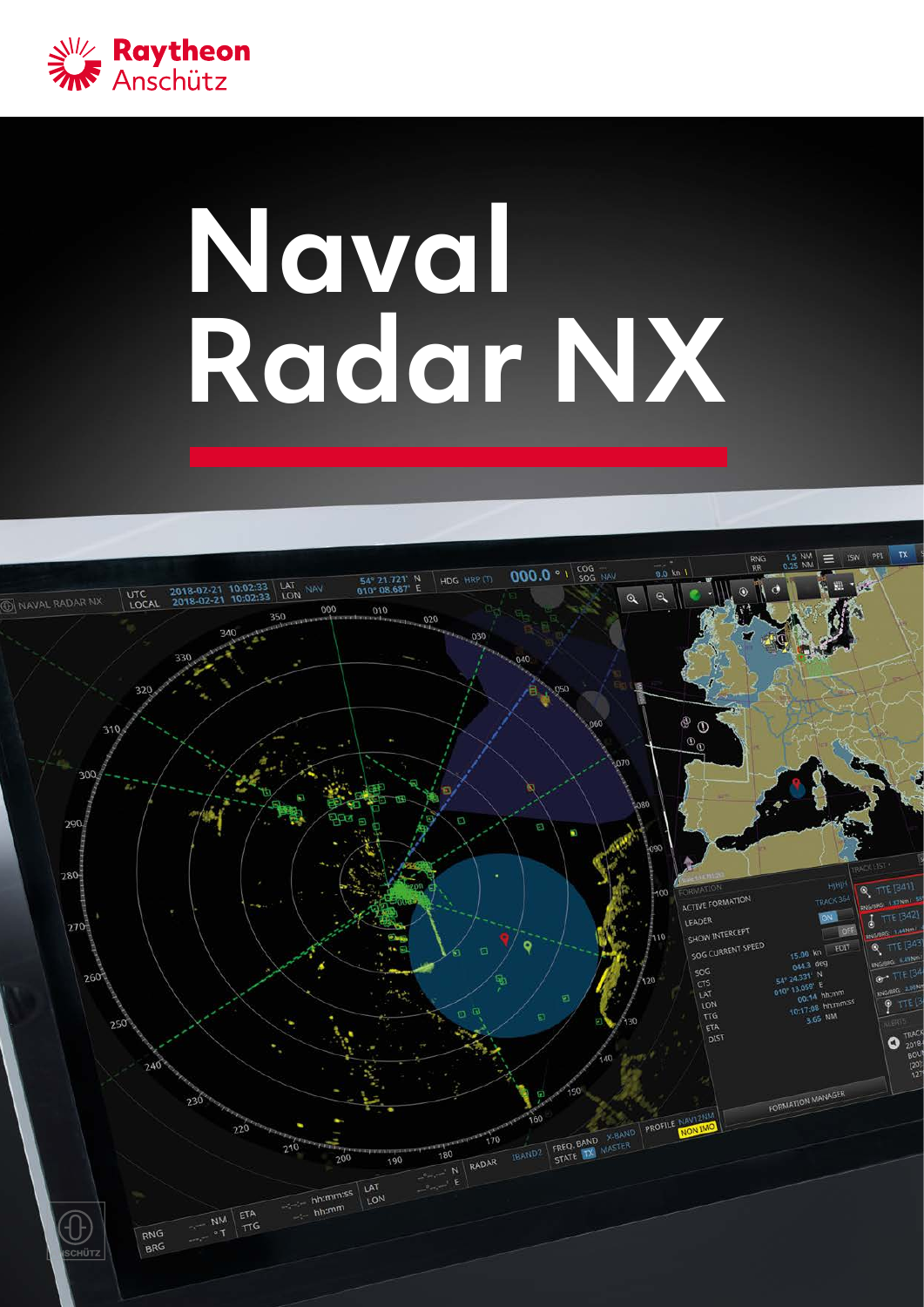# **Best radar performance for gray and blue forces Naval Radar NX**

Naval Radar NX is an effective application software that enables customers to operate any radar related task from navigation to missions such as SAR, policing, or surveillance within a single, intuitive user interface. The modular approach enables upgrades with exactly those features and applications required for a particular mission.





### **Maximum mission performance**

The upmost in situation awareness is built upon a clear, precise radar picture, from navigation to mission.

- Reliable, best radar performance in severe weather operation, small target detection, and helicopter guidance
- Raw radar video processing and advanced target tracking, individual PPI orga- nization and filtering on each console
- Unique automatic clutter suppression for an unparalleled clear target display under any condition (CFAR technology)



**Capability enhancement**

Advanced IMO functionality, plus tools and perspective for surveillance and tactical operation.

- $\bullet$ High performance target management and target association (ARPA/AIS)
- Consistent use of qualified, data (data is checked for integrity, validity and plausibility)
- Features to support special tasks and missions, such as area and zone management, intrusion detection and intercept, stationing manager, helicopter guidance and more



**Effective and free of risk**

Ready for future: effective and flexible basis with modular feature enhancements.

- Wide range of typeapproved radar sensors (navigation and solid-state surveillance radars)
- Modular software design and a multitude of features offer flexibility through life (easy upgrades)
- Support of operational considerations as well as fleet-wide logistics
- Low risk and compliant without NREs: type approved, proven in European navies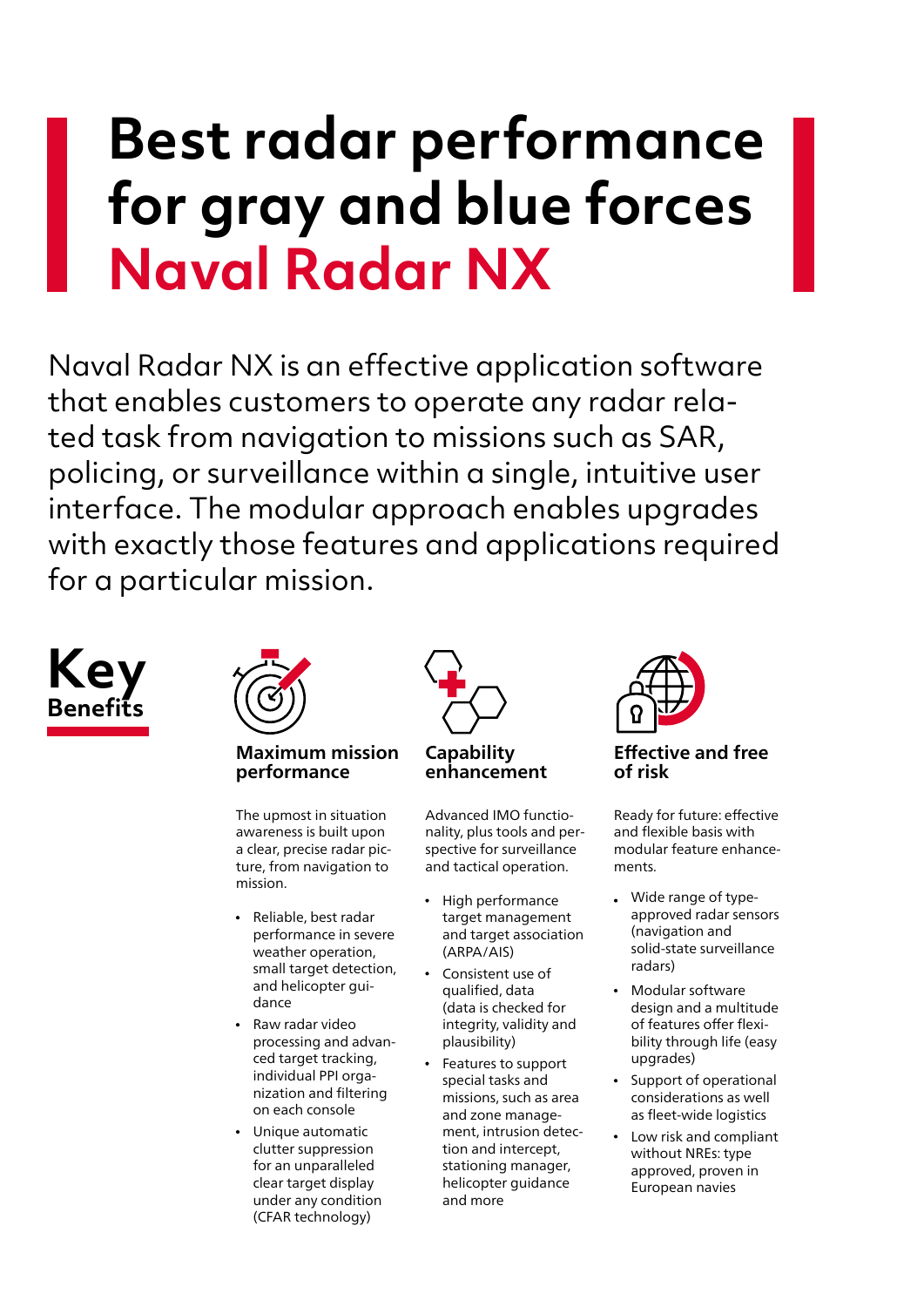Quick access bar with navigation tools

**Right-hand side:** Indication & operation

Right-hand side: Indication & operation

#### Chartradar window with activated alert zone (blue)



**Main Features**

## **Platform capabilities for navigation, situation awareness, and helicopter guidance**

- Intuitive, well-structured user interface with quick access to essential functions
- Radar perspectives for IMO navigation and situation awareness: save space, cost and training effort
- Industry leading radar features such as parallel index line (PIL) functionality with up to 99 PILs
- Management and presentation of tactical targets
- Track labeling and advanced filtering
- Alert and guard zone management
- Calculation of intercept point and course to steer
- User defined dynamic blanking sectors
- Chart underlay
- Fully IEC62388 type approved as Navigation Radar

**Video merging of multiple radar sensors**

A "virtual transceiver" controls and merges the video of multiple radars. The user experiences a single seamless 360° image, and thus an unobstructed radar that significantly improves collision avoidance.

- **Helicopter guidance** This feature enables the operator to guide the helo-crew with application aids (freely configurable landing patterns and grids) to the ships landing pad and shore based landing areas. Includes helo-trackfiltering.
- **Formation manager** The operator can define any formation grids up to 100 ships relative in range and bearing to each other, including configurable alerting and calculation of course to steer / time to intercept.

| 「大阪の地震」 |
|---------|
|         |
|         |

**Naval Radar NX features a common, innovative operational concept.** Visit the website and experience how Naval Radar NX supports safe navigation, tactical operation, and surveillance simultaneously: www.raytheon-anschuetz.com/naval-radar-nx